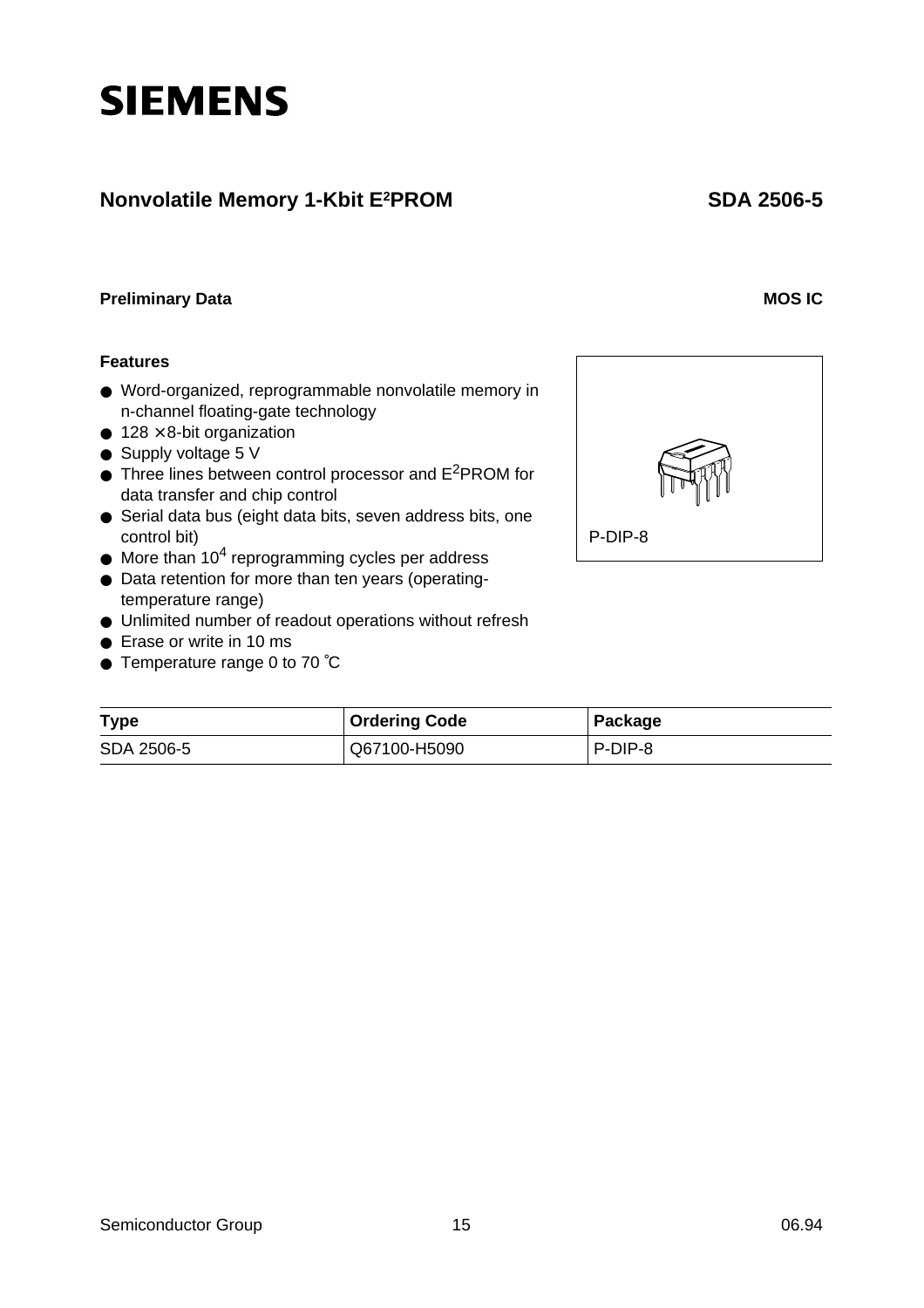### **Circuit Description**

### **Data Transfer and Chip Control**

Three lines, each with several functions, are necessary for overall data transfer between the control processor and the E2PROM:

- a) Data line D
- bidirectional serial data transfer
- serial entry of address and control bit
- direct control,  $D = 1$  for erase,  $D = 0$  for write
- b) Clock line Φ
- shift clock for data, address and control bits
- start readout with transfer of data from memory into shift register or start of data change during reprogramming
- c) Chip-enable line CE
- chip reset and data input (active high)
- chip enable (active low)

Before the chip is enabled, data, address and control information is clocked in on the bidirectional data bus. These data are retained in the shift register during reprogramming and readout until the second clock pulse. The following data formats have to be entered:

- a) Readout memory, one 8-bit control word consisting of
- seven address bits A0 through A6 (A0 first as LSB)
- $-$  one control bit  $CB = "0"$  after A6

### **Reprogram Memory**

- b) Erase, 8-bit input information consisting of
- seven bits of address information A0 through A6 (A0 first as LSB)
- $-$  one bit of control information  $CB = "1"$  after A6
- c) Write, 16-bit input information consisting of
- eight bits of new memory information D0 through D7 (D0 first as LSB)
- seven bits of address information A0 through A6 (A0 first as LSB after D7)
- $-$  one bit of control information  $CB = "1"$  after A6
- d) Erase and write, 16-bit input information consisting of
- eight bits of new memory information D0 through D7 (D0 first as LSB)
- seven bits of address information A0 through A6 (A0 first as LSB after D7)
- $-$  one bit of control information  $CB = "1"$  after A6

### **Read (see figure 1)**

After data entry, and with  $CB = 0$ , the readout operation of the selected word address is started with the transition of  $\overline{\text{CE}}$  from "1" to "0". The information on the data line during chip enable has no effect.

With the first clock pulse after  $\overline{CE} = 0$ , the data word of the selected memory address is transferred into the shift register. With the trailing edge of the first clock pulse the data output goes lowimpedance and the first data bit D0 can be read on the data pin. Every further clock pulse shifts another data bit to the output. The data line goes high-impedance again when CE changes from "0" to "1".

Semiconductor Group 16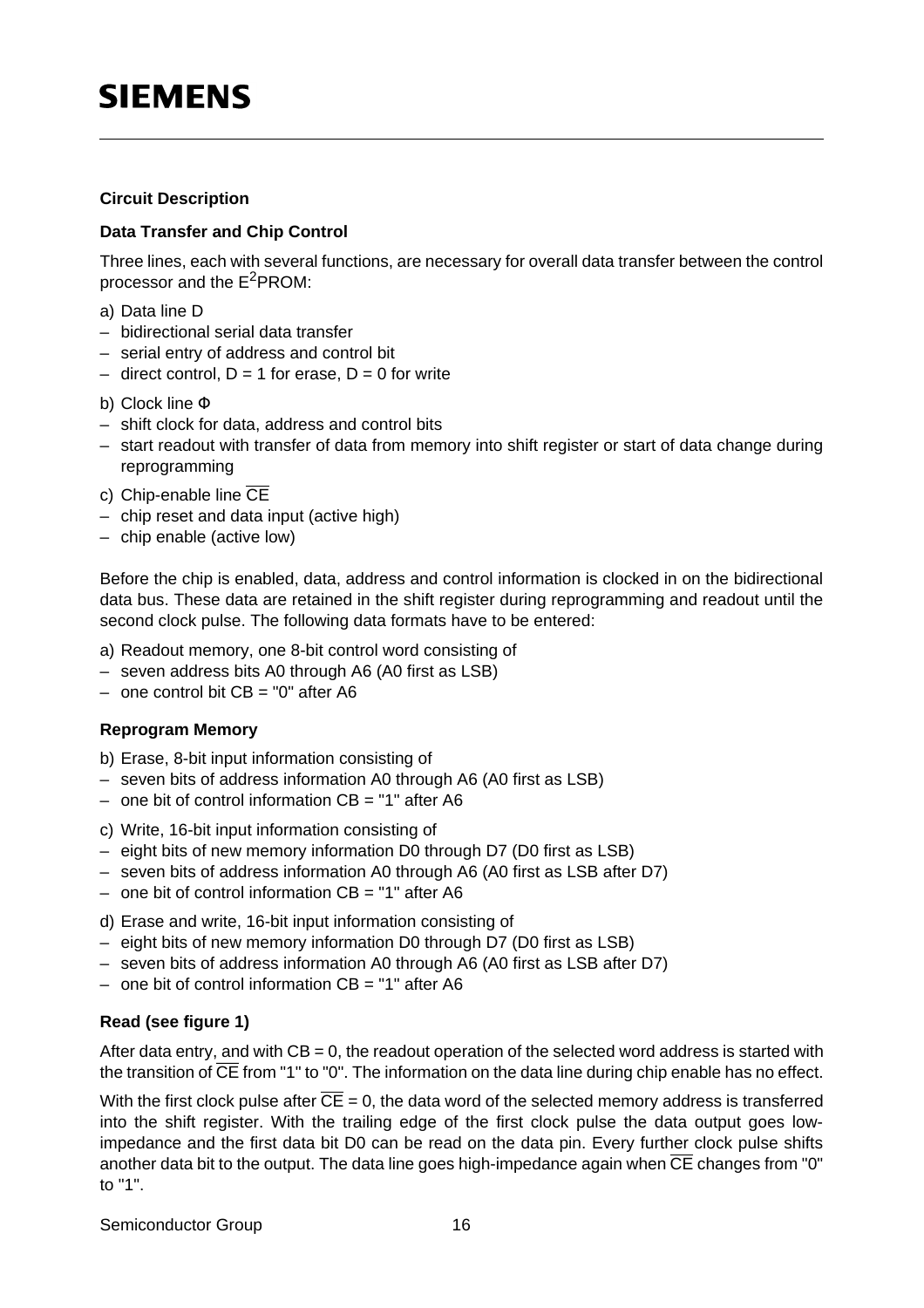### **Reprogram (see figure 2a, 2b and 3)**

A complete reprogramming operation consists of an erase operation followed by a write operation. During erase, all bits of the selected word are set to a uniform 1 state, and during write, 0 states are created according to the information in the shift register.

A reprogramming operation is started when, after data entry in chip enable, the control bit  $CB = "1"$ appears in the appropriate cell of the shift register. Whether an erase or a write operation is performed will depend on the information on data line D during chip enable.

For resetting to the "1" state there must also be a "1" on the data input during the transition of  $\overline{\text{CE}}$ from high to low. If a write operation to the 0 state is to be started however, there must be a 0 on the data line during chip enable.

#### **Reset**

A memory that is not selected is automatically in reset status because of the "1" state of  $\overline{\text{CE}}$ . All flipflops of the process control are reset. The information in the shift register is retained on the other hand and is not altered until data are shifted. The reset status is also produced by an on-chip circuit when the memory is powered on.

After chip enable a start pulse is required on clock line  $\Phi$  to initiate programming. The control information on data line D must remain stable until the rising edge of the start pulse. The programming operation begins with the trailing edge of the start pulse and ends with transition of CE from low to high.

The reprogramming of a word begins with an erase operation. For this the word address is entered together with control bit CB = "1". The entry of the data word is omitted for an erase. But at this point the data for a following write operation can be entered. If this is intended, the data D0 through D7 for the write operation are entered before entry of the control word for the erase operation. For the erase the data line has to be kept high during chip enable, i.e. transition of CE from high to low, and until the falling edge of the start pulse. An erase operation can be followed immediately by a write operation without entry of the data and word address. For this the data line is sent low, CE is again driven from high to low (chip enable) and the start pulse for the write operation is put on clock line Φ. The data line must be kept low until the falling edge of the start pulse (**see figure 3**).

Erase and write can also be executed separately. For writing, a 16-bit control word (word address with control bit  $CB = "1"$ , data D0-D7) is entered. For erasing, only the word address and  $CB = "1"$ are entered. For the erase operation the data line must be kept high during chip enable and until the falling edge of the start pulse, and for the write operation it must be kept low (**see figure 2a and 2b**).

### **Total Erase**

If input TP2 (pin 7) is put on  $V_{CC}$  = 5 V, this activates the mode for total erasure of memory. The word address 0 and control bit  $CB = "1"$  must be entered. The data line has to be kept high during chip enable (transition of  $\overline{\text{CE}}$  from high to low) and until the falling edge of the start pulse. A total erase operation is ended when CE goes from low to high and by switching input TP2 to 0 V.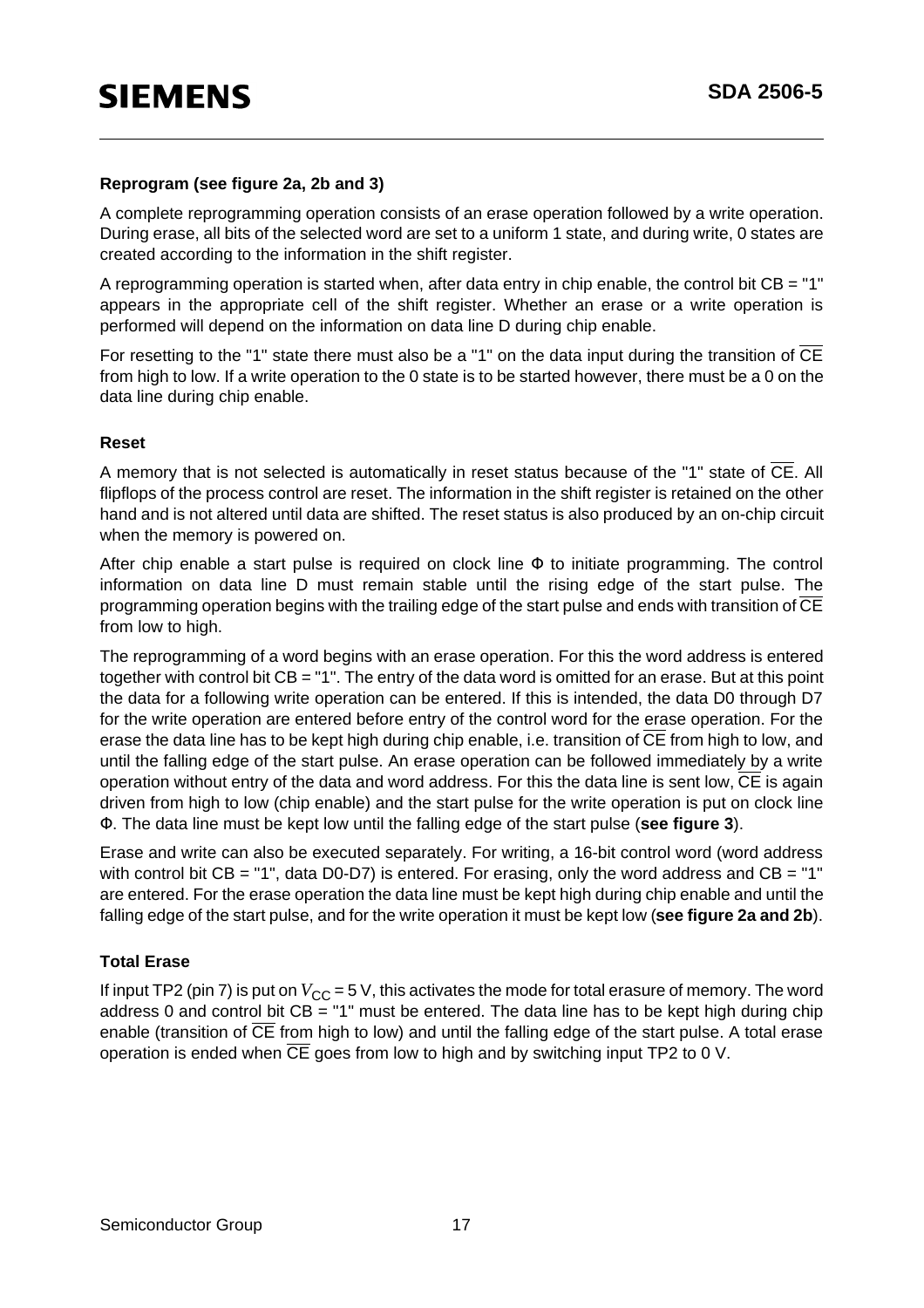

### **Pin Configuration**

(top view)

# **Pin Definitions and Functions**

| Pin No.        | <b>Symbol</b>                     | <b>Function</b>                                                                               |
|----------------|-----------------------------------|-----------------------------------------------------------------------------------------------|
| 1              | $V_{\text{SS}}$                   | Ground                                                                                        |
| 2              | $\overline{\overline{\text{CE}}}$ | $CE = 1$ for control-world input<br>$\overline{CE}$ = 0 for reprogramming and data output     |
| 3              | $V_{\rm CC}$                      | Supply voltage + 5 V                                                                          |
| $\overline{4}$ | D                                 | Bidirectional data input/output line,<br>for reprogramming:<br>$D = 1$ erase<br>$D = 0$ write |
| 5              | Ф                                 | <b>Clock</b>                                                                                  |
| 6              | N.C.                              | Not connected (open)                                                                          |
| $\overline{7}$ | <b>TP</b>                         | Test pin $(V_{SS})$                                                                           |
| 8              | TG                                | Test pin (open)                                                                               |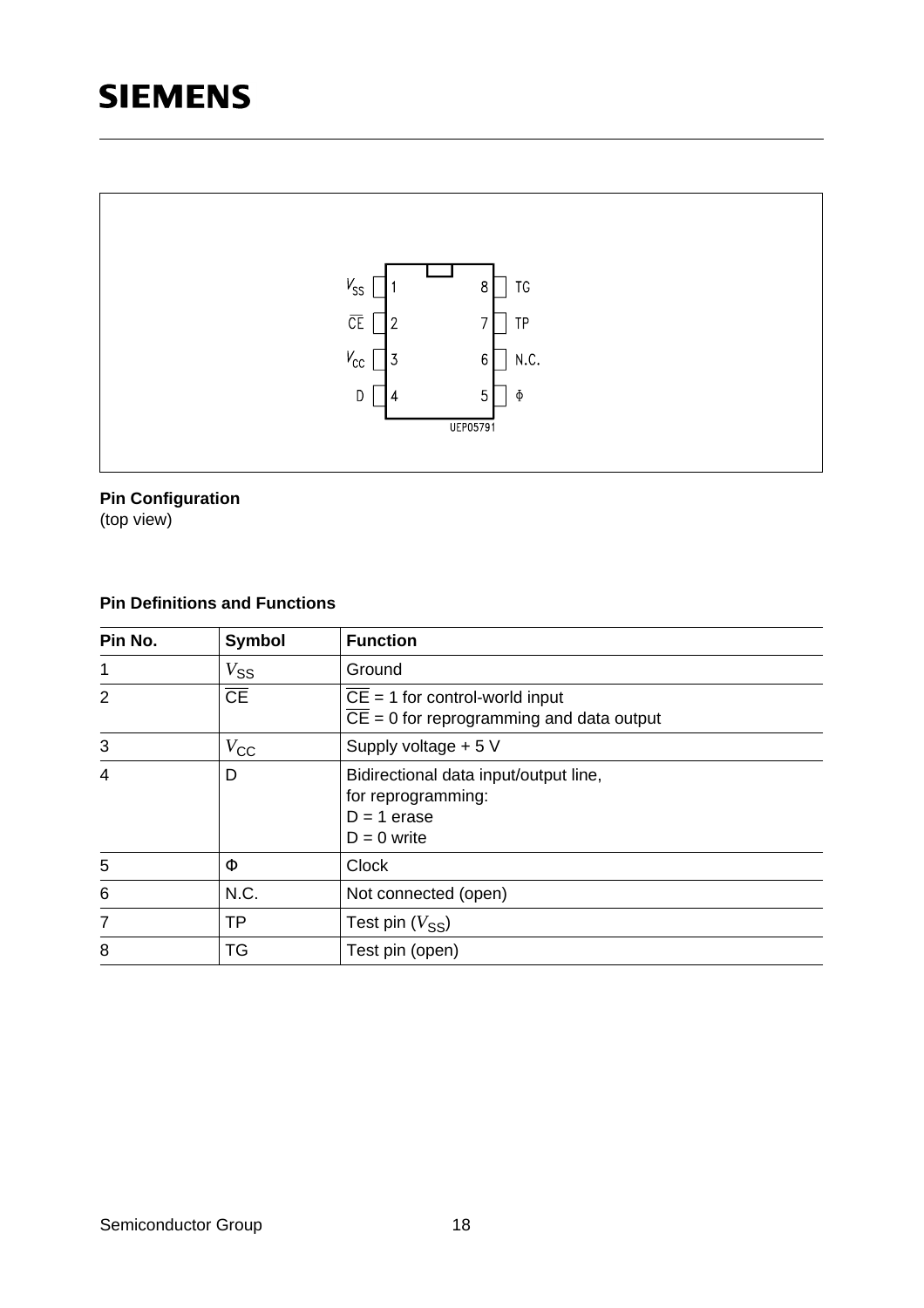**Block Diagram**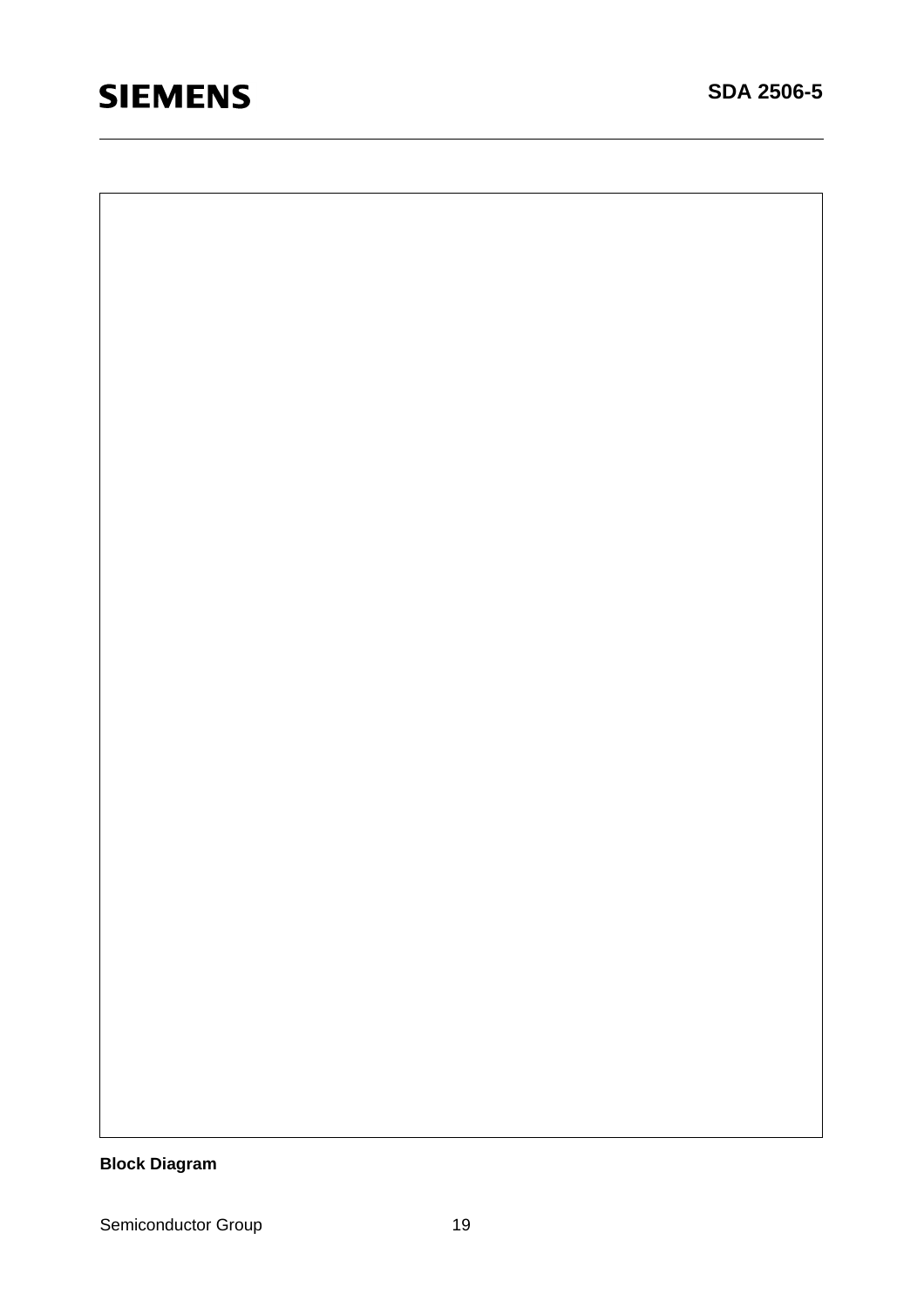# **Absolute Maximum Ratings**

| <b>Parameter</b>                | <b>Symbol</b>      | <b>Limit Values</b> | Unit |     |
|---------------------------------|--------------------|---------------------|------|-----|
|                                 |                    | min.                | max. |     |
| Supply voltage                  | $V_{\rm CC}$       | $-0.3$              | 6    |     |
| Input voltage                   | V                  | $-0.3$              | 6    |     |
| Power dissipation               | $P_{\mathsf{D}}$   |                     | 40   | mW  |
| Storage temperature             | sta                | $-40$               | 125  | ĈС  |
| Thermal resistance (system-air) | $R_{\text{th SA}}$ |                     | 100  | K/W |

# **Operating Range**

| Supply voltage      | $\sim$<br>◡◡   | 75<br>4.75 | 5.25<br>J.ZJ |        |
|---------------------|----------------|------------|--------------|--------|
| Ambient temperature | $\overline{r}$ |            | 70<br>∼      | $\sim$ |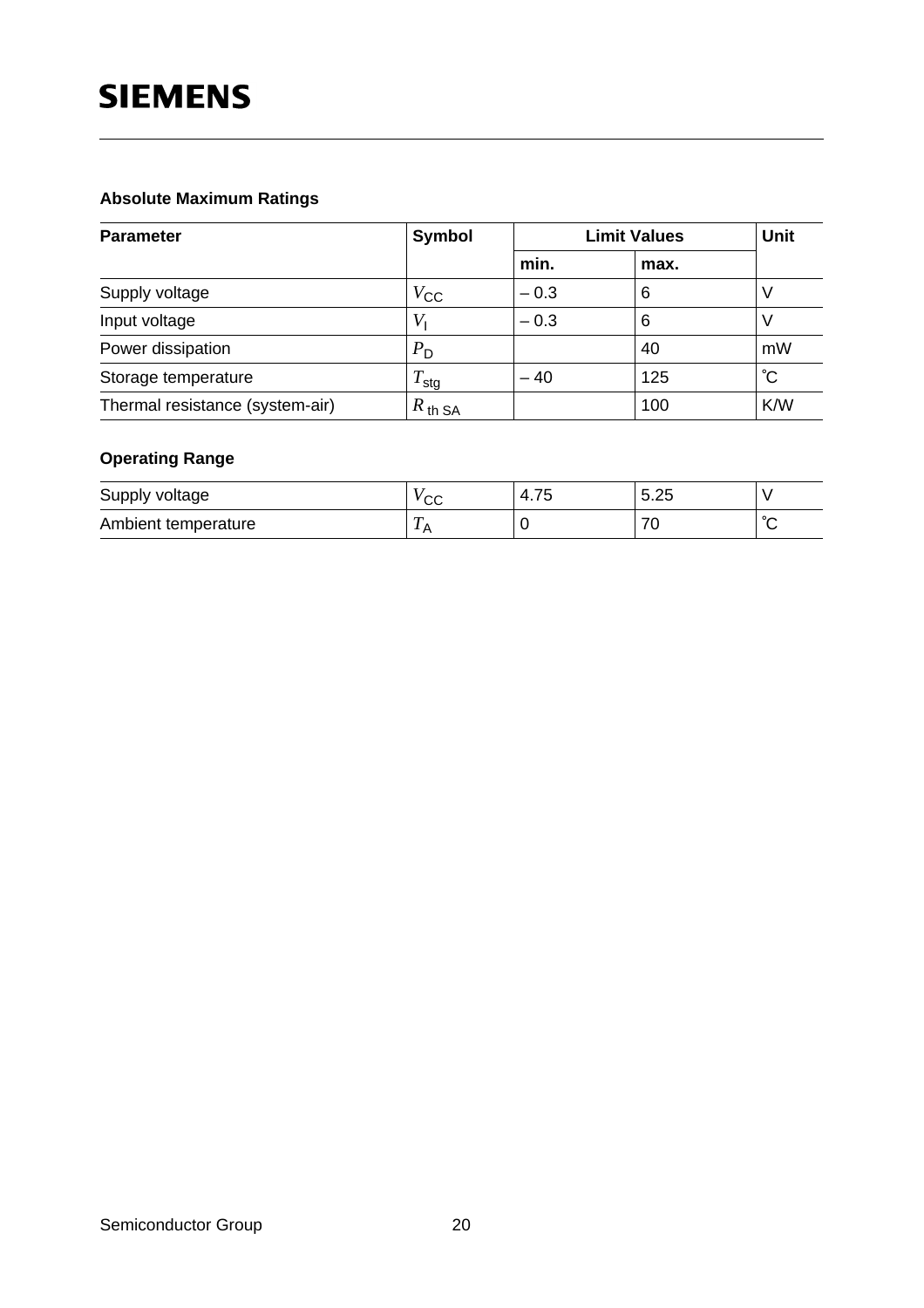## **Characteristics**

 $T_A = 25$  °C

| <b>Parameter</b> | <b>Symbol</b> | <b>Limit Values</b> |      |      | Unit | <b>Test Condition</b> |
|------------------|---------------|---------------------|------|------|------|-----------------------|
|                  |               | min.                | typ. | max. |      |                       |
| Supply voltage   | $V_{\rm CC}$  | 4.75                | 5    | 5.25 |      |                       |
| Supply current   | $I_{\rm CC}$  |                     |      | 3    | mA   | $V_{\rm CC}$ = 5.25 V |

# **Inputs**

| Input voltage $(D, \Phi, CE)$ |    |     | $0.8\,$ |           |                |
|-------------------------------|----|-----|---------|-----------|----------------|
| Input voltage $(D, \Phi, CE)$ | Vц | 2.4 |         |           |                |
| Input current $(D, \Phi, CE)$ | IΗ |     | 10      | <b>μA</b> | $V_H$ = 5.25 V |

# **Data Output D (open drain)**

| L-output current |   |  | U.5 | μA | $= 0.8 V$<br>V |
|------------------|---|--|-----|----|----------------|
| H-output current | п |  | 10  | μA | $V_H = 5.25$ V |

### **Clock Pulse** Φ

| $t_{\rm H}$      | 2.5 | 60 | $\mu$ s |  |
|------------------|-----|----|---------|--|
| $t_{\mathsf{L}}$ | 5   |    | μs      |  |
| $\Delta t$       | 2.5 |    | $\mu$ s |  |
| $t_{CE}$         | 5   |    | $\mu$ s |  |
| $t_{HD}$         | 2.5 |    | $\mu s$ |  |
| $t_{\text{DD}}$  | 2.5 |    | $\mu s$ |  |
| $t_{\mathsf{R}}$ |     | 1  | $\mu$ s |  |
| $t_{\mathsf{F}}$ |     | 1  | μs      |  |
| $t_{\text{ER}}$  | 10  | 20 | ms      |  |
| $t_{\text{WR}}$  | 10  | 20 | ms      |  |
| $t_{\text{GL}}$  |     | 20 | ms      |  |
|                  |     |    |         |  |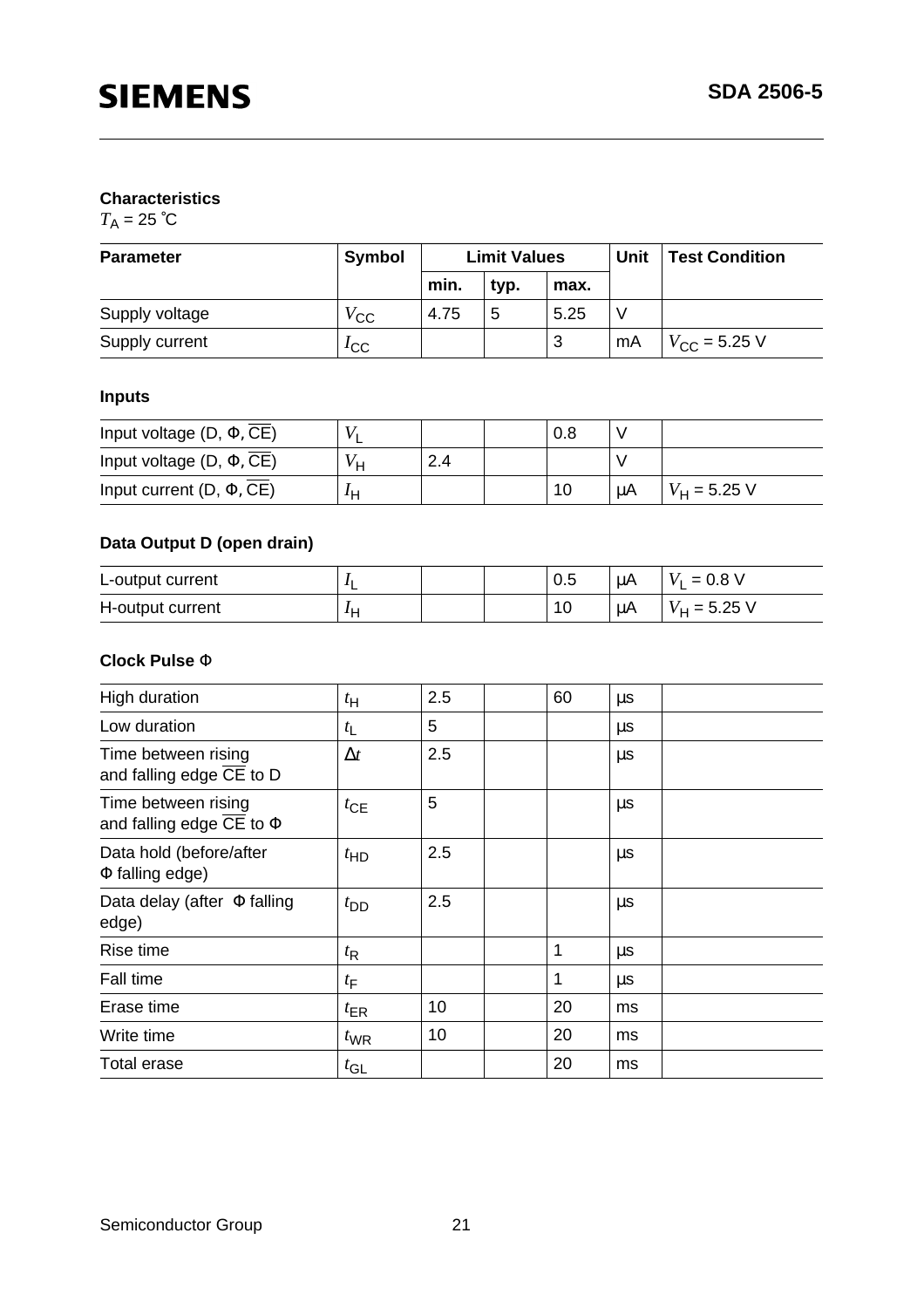

# **Test Circuit**



# **Application Circuit**

Semiconductor Group 22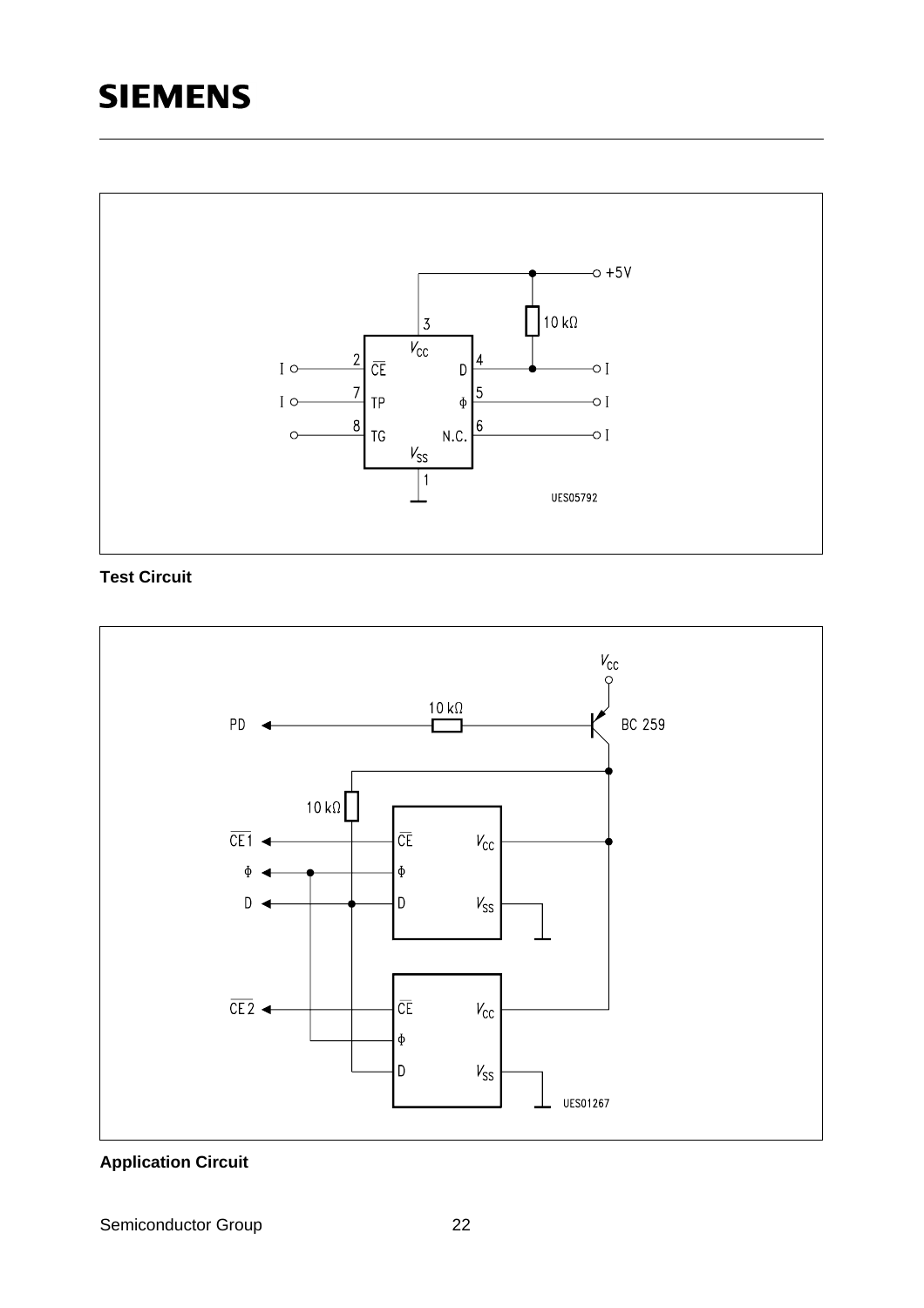

#### **Read**



#### **Reprogramming Erase and Write**